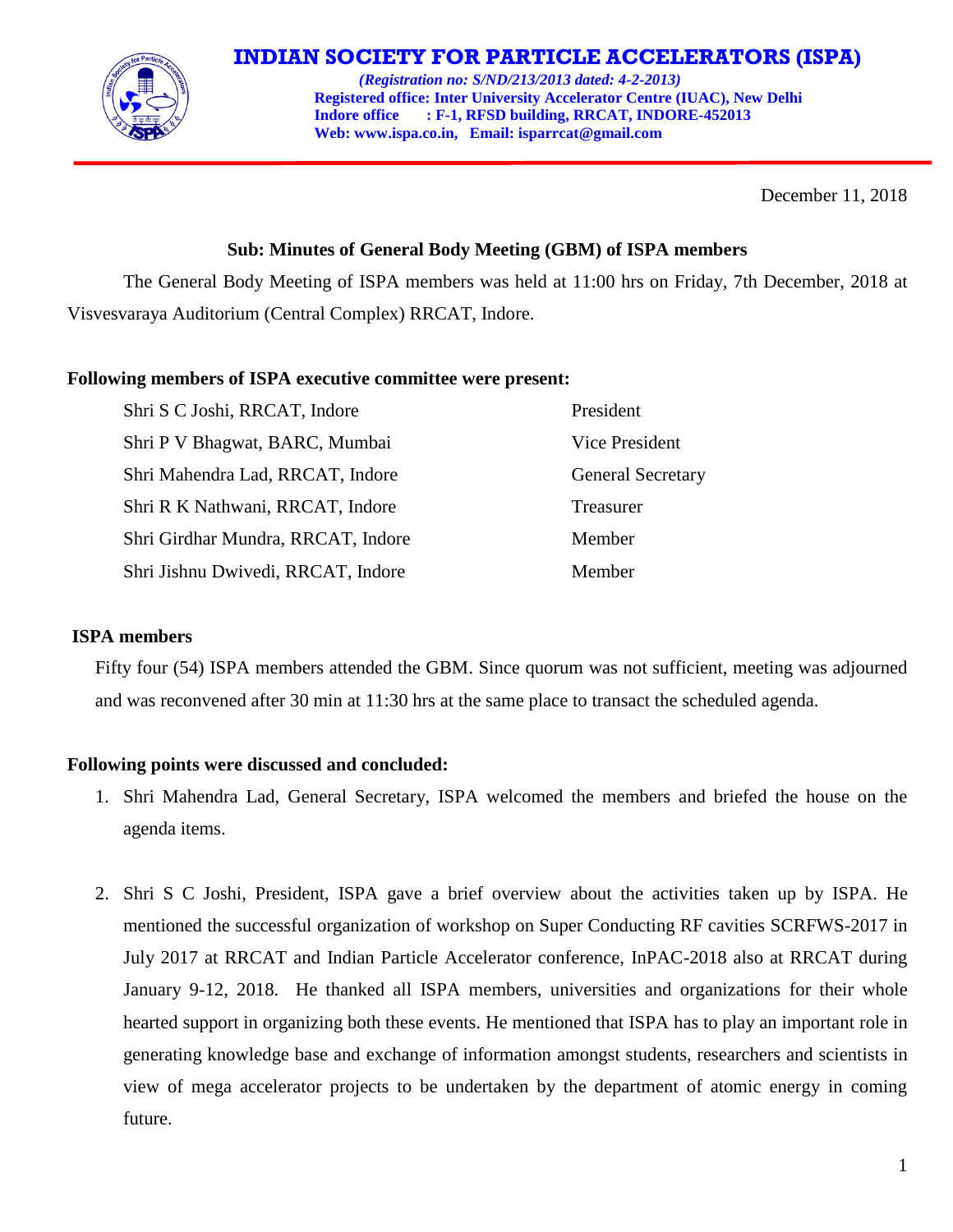

- 3. Shri P V Bhagwat, Vice President, ISPA also addressed the house and applauded the excellent work done by the present executive committee.
- 4. Shri R K Nathwani, Treasurer, ISPA presented the audited Income & expenditure statement and balance sheet for the financial year 2017-18. Dr Akhilesh Jain proposed for the approval of the statement and it was seconded by Shri Piyush Saxena. The house unanimously approved the statement.
- 5. Shri Mahendra Lad, General Secretary, ISPA proposed the resolution for reimbursement of travel assistance to EC members for attending the ISPA meeting or related work, as and when required. The amount shall be restricted to II AC railway fare. The resolution was proposed by Shri R K Sahu and seconded by Dr Vikas Jain. The house adopted the resolution unanimously.
- 6. Shri Mahendra Lad put forward the proposal to appoint two returning officers for conducting the election of new Executive Committee of ISPA.

Sh Avanish Puntambekar proposed the name of **Shri B K Rawlani, RRCAT** as Returning Officer-1. This was seconded by Dr Mangesh Borage.

Dr Ashish Tiwari proposed the name of **Shri Rajiv Kumar Arora, RRCAT** as Returning Officer-2. This was seconded by Shri M. K. Badapanda.

The house approved the appointment of returning officers as above. The process of electing the new executive committee shall be initiated by the returning officers at the earliest.

If there is a need to go for election by e-voting, then for conducting ISPA election through e-Voting in safe and secured manner the committee of following persons was appointed.

- 1. Shri Pritam Singh Bagduwal, RRCAT, Indore-Convener
- 2. Shri Sandeep Shrotriya, BARC, Mumbai
- 3. Shri Aditya Mandal, VECC KOLKATA
- 4. Shri B. K. Sahu, IUAC New Delhi

The above committee will coordinate in updating member database, management of

website for e-voting and handing over the results of e-voting to the appointed returning officers

(Proposed by Mr Rajiv Kumar Arora and seconded by Mr Dheeraj Kumar Sharma RRCAT, Indore).